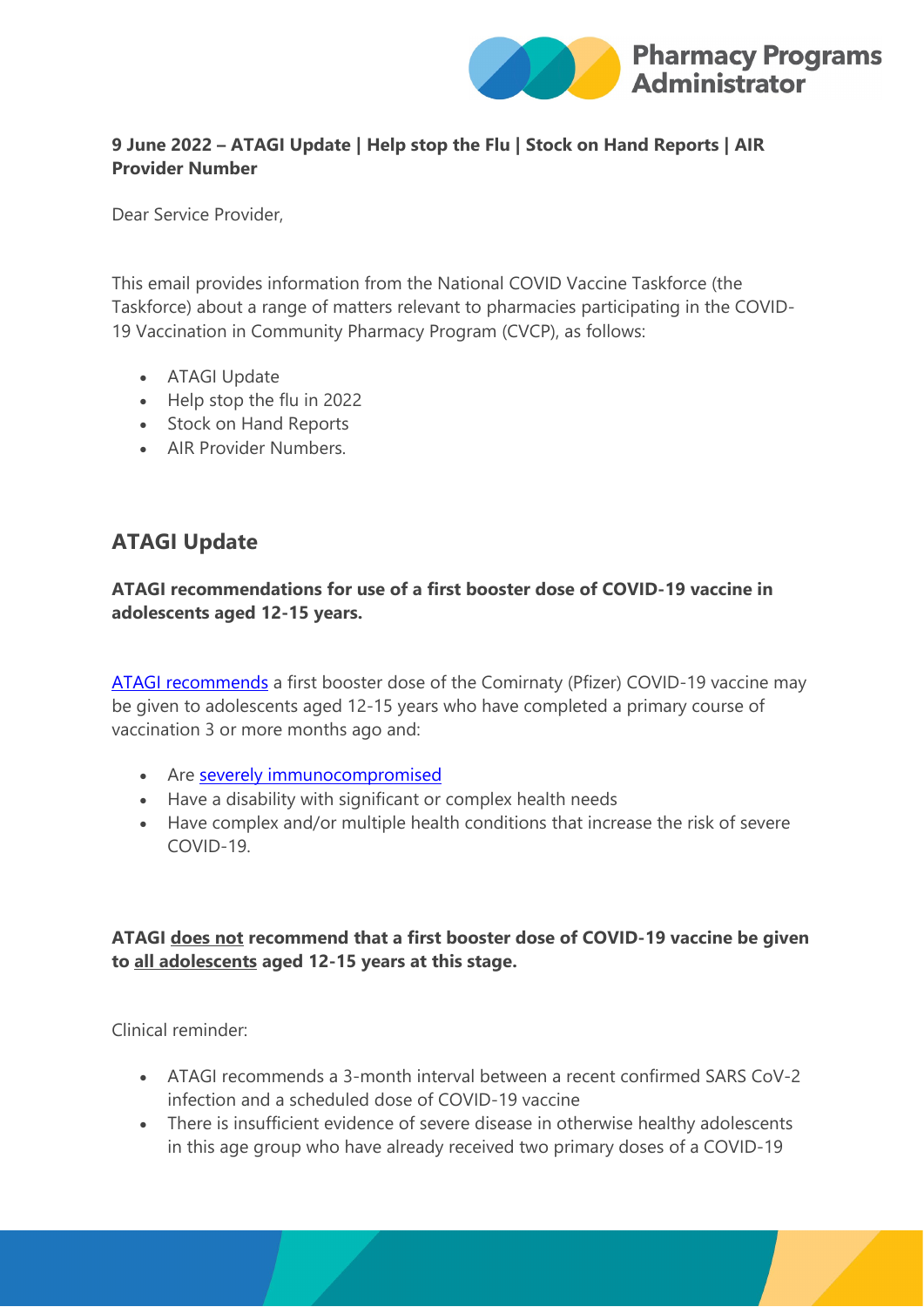

vaccine. ATAGI continues to recommend that all adolescents aged 12-15 years complete a primary vaccine course of 2 doses of COVID-19 vaccine, 8 weeks apart

- ATAGI also recommends that **all Australians,** including adolescents aged 12-15 years, **receive a dose of influenza vaccine as soon as practical**
- All COVID-19 vaccines can be [co-administered](https://protect-au.mimecast.com/s/snQtC3QN8wuRl7AIDtc3W?domain=health.gov.au) (given on the same day) with an influenza vaccine.

The Australian Government has accepted this advice and will include the booster for these population groups in the COVID-19 Vaccination Program **from 14 June 2022.** Pharmacies may commence administering the winter doses to the additional groups prior to 14 June if appointments are available.

## **Help stop the flu in 2022**

With winter in full force, we are already starting to see a sharp rise in the number of reported cases of influenza. Coupled with the risk of contracting COVID-19, it is expected that some people, especially older people and those with chronic health conditions, may be at risk of becoming seriously unwell if they are not up to date with their [COVID-19](https://protect-au.mimecast.com/s/-Gg5C4QOZLu7OY0IVWUar?domain=health.gov.au)  [vaccination](https://protect-au.mimecast.com/s/-Gg5C4QOZLu7OY0IVWUar?domain=health.gov.au) and have not had an [influenza vaccination.](https://protect-au.mimecast.com/s/Hqw3C5QPZLuW7gjs8NjJz?domain=health.gov.au) 

The **National Immunisation Program (NIP)** continues to provide a FREE seasonal influenza vaccine to those most at risk of complications from influenza.

#### **Who should get an influenza vaccine?**

- An influenza vaccination is recommended for all people aged 6 months and over
- Under the NIP, free influenza vaccines are provided to the following groups who are at higher risk of complications from influenza:
	- o Children aged 6 months to less than 5 years
	- o All Aboriginal and Torres Strait Islander people aged 6 months and over
	- o People aged 6 months and over with certain medical conditions that increase their chance of severe influenza and its complications
	- o Pregnant women (at any stage during pregnancy)
	- o People aged 65 years and over
- Many States and Territories are also offering FREE influenza vaccinations until 30 June.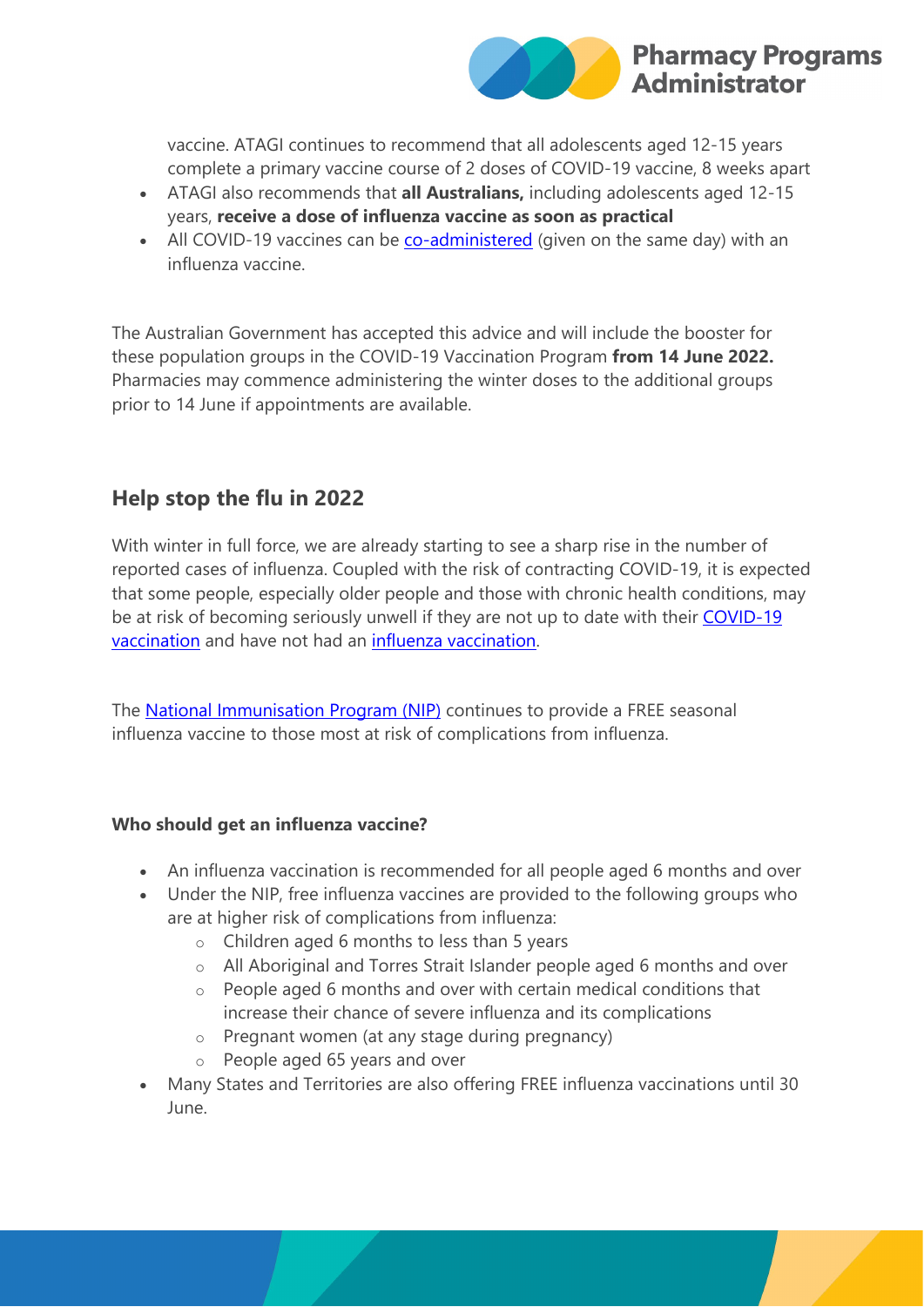

**A COVID-19 vaccination and an influenza vaccination can be administered at the same time** and may be provided to patients during the same attendance.

#### **Priority Groups**

A **high number** of Aboriginal and Torres Strait Islander people aged 50 and over have not yet been vaccinated.

### **Please continue to prioritise individuals who identify as Aboriginal and/or Torres Strait Islander and aged over 50 years for COVID-19 vaccinations, including booster doses.**

Importantly for pharmacies:

- Where possible, we would encourage pharmacies to directly reach out to patients not already booked in to support this booking as soon as possible
- Some Aboriginal and Torres Strait Islander people may need additional assistance to receive their COVID-19 vaccinations, such as vaccinations administered off site from the Pharmacy premises. The [CVCP Program Rules](https://protect-au.mimecast.com/s/FZi0C71RZXuWKEps2t8hW?domain=ppaonline.com.au) provide further information on Off-Site Vaccinations and related requirements
- There are a range of communication resources which may help your pharmacy to support conversations:
	- o make your practice more visually inclusive of Aboriginal and Torres Strait [Islander people](https://protect-au.mimecast.com/s/Hi1xC81VZEuw0OvsELCJz?domain=health.gov.au)
	- o to support the [consent process,](https://protect-au.mimecast.com/s/bQYaC91WZguYXR3hQucqX?domain=health.gov.au) and
	- o about common mild [side effects.](https://protect-au.mimecast.com/s/Z2UiC0YKZLIr5JoFp3Ulz?domain=health.gov.au)

## **Stock on hand reports**

It is mandatory for pharmacies to complete a weekly **Vaccine Stock Management Report** for their vaccine products. The report captures:

- Details of inventory / stock on-hand
- Number of doses administered to patients during the week
- Any transfers to or from other sites
- Any wastage of doses.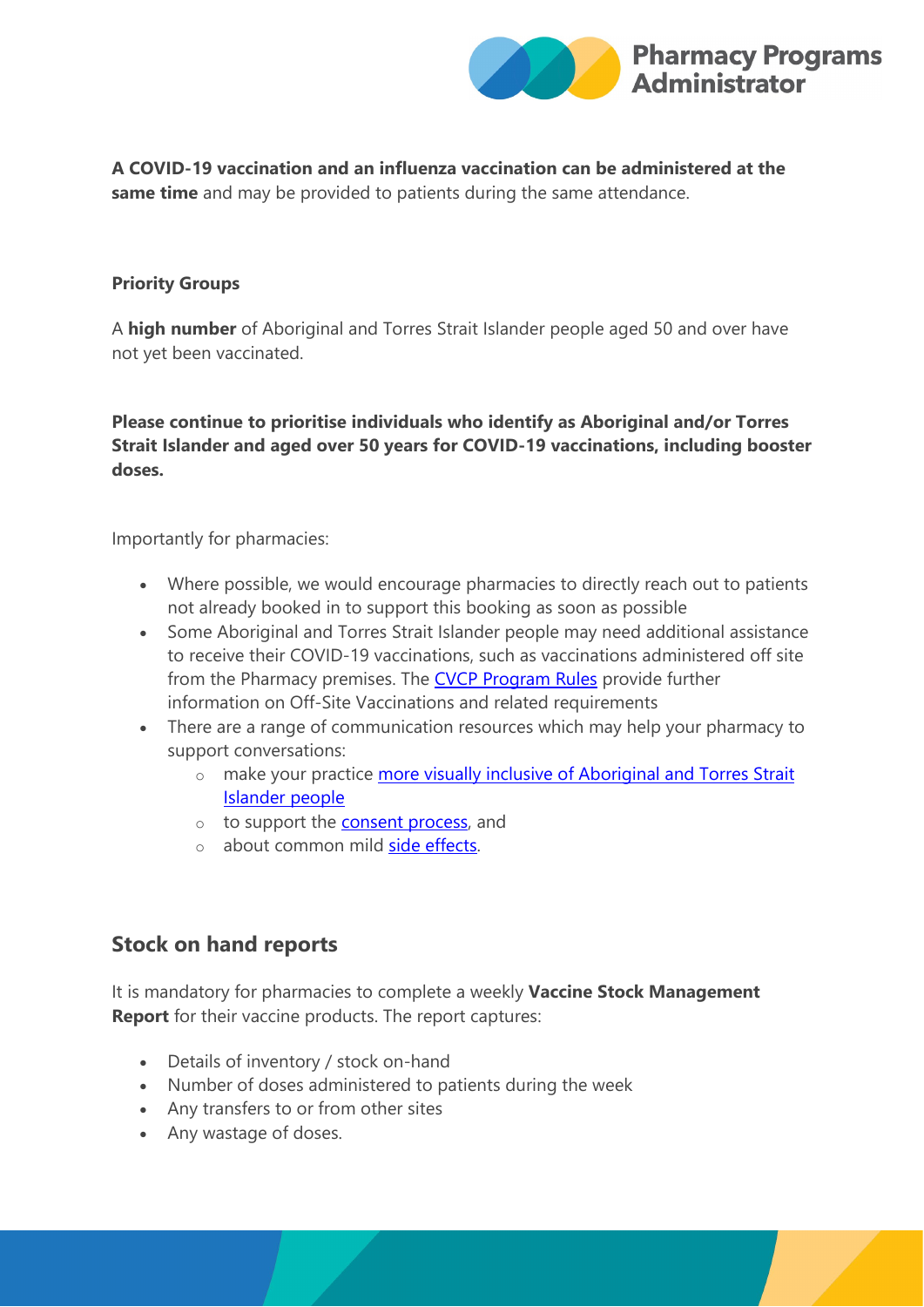

Wastage can be recorded in the week that it occurs, or the week immediately thereafter if the wastage occurs late on a Friday.

- Please ensure Stock Management Reports are accurate, and include all doses administered, delivered, transferred and/or wasted in the week
- Your usage for the week and your current Stock on Hand levels should equate to the amount of vaccines you had on hand at the start of the week
- If there is a discrepancy, please explain why this has occurred.

Sites need to complete a *Vaccine Stock Management Report* in CVAS no later than **9pm Friday every week.** This report will include questions for each of your vaccine products.

If you require assistance completing your Vaccine Stock Management Report, please call the Vaccine Operations Centre (VOC) on 1800 318 208 or email [COVID19VaccineOperationsCentre@Health.gov.au.](mailto:COVID19VaccineOperationsCentre@Health.gov.au)

**IMPORTANT: CVAS requires you complete your latest Vaccine Stock Management Report before you can place a new order for any vaccine.**

## **AIR Provider Number**

It is **mandatory** under the *Australian Immunisation Register Act 2015* (AIR Act) to report vaccinations to the AIR.

Patient data collected through AIR must be managed in a manner consistent with the AIR Act and privacy legislation. Every COVID-19 vaccine should be uploaded into AIR **within 24 hours** and must include:

- Brand name
- Dose number
- Batch number
- Date of administration
- Country of administration (if received overseas).